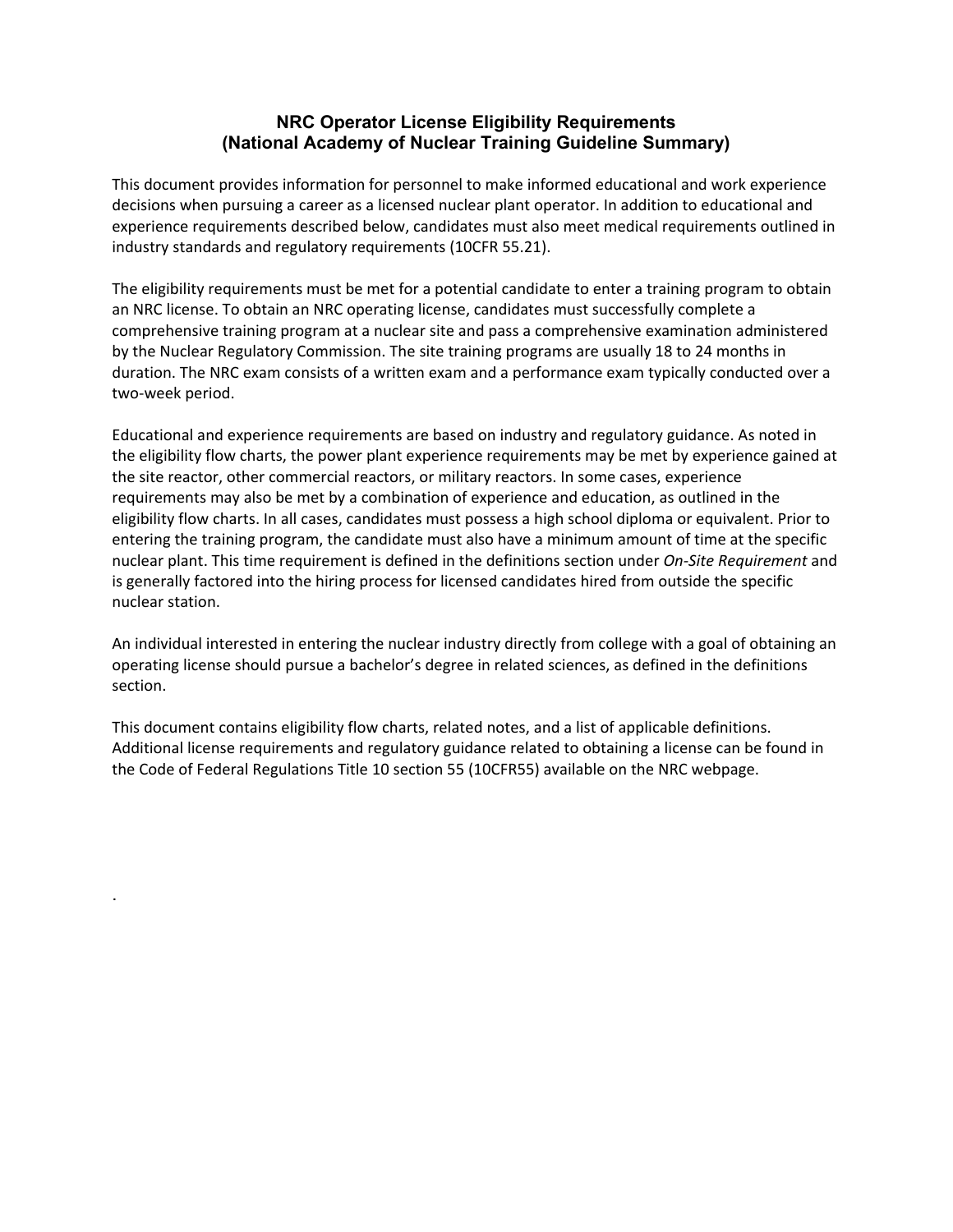# **Reactor Operator Eligibility**

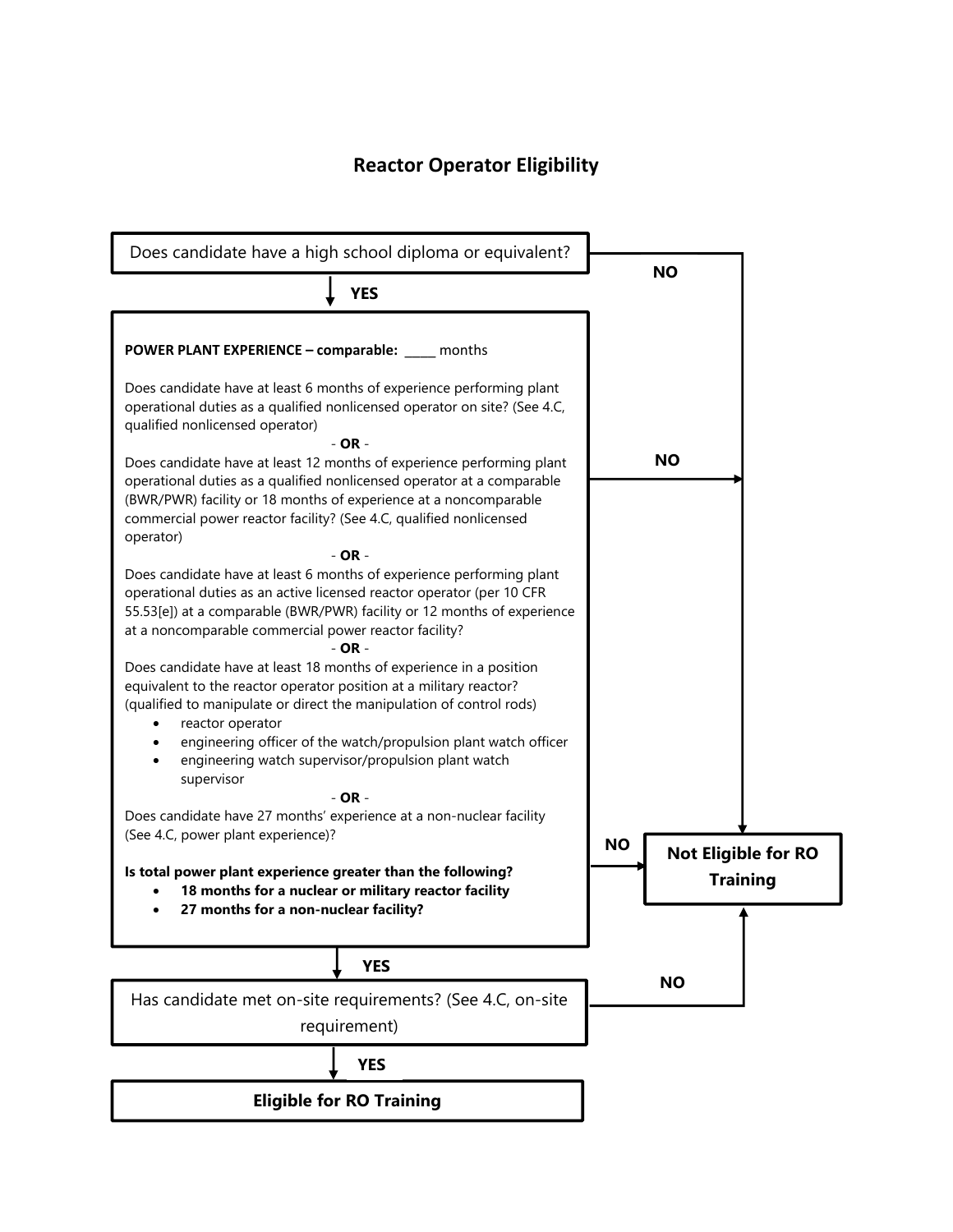

## **Senior Reactor Operator Eligibility (Path 1)**

**\***must meet "active status" requirements referenced in 10 CFR 55.53(e) for the credited period to satisfy this experience requirement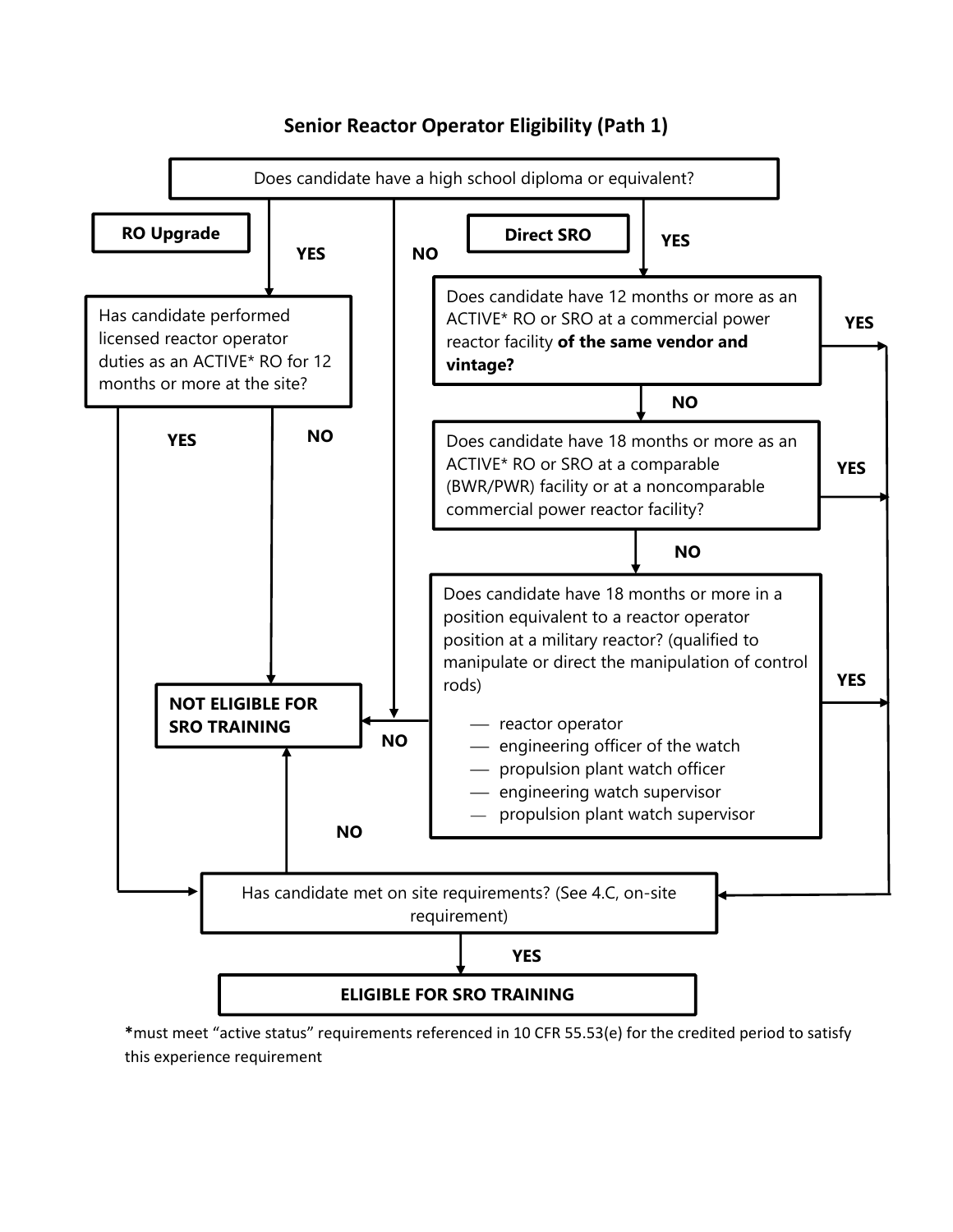# **Senior Reactor Operator Eligibility (Path 2)**

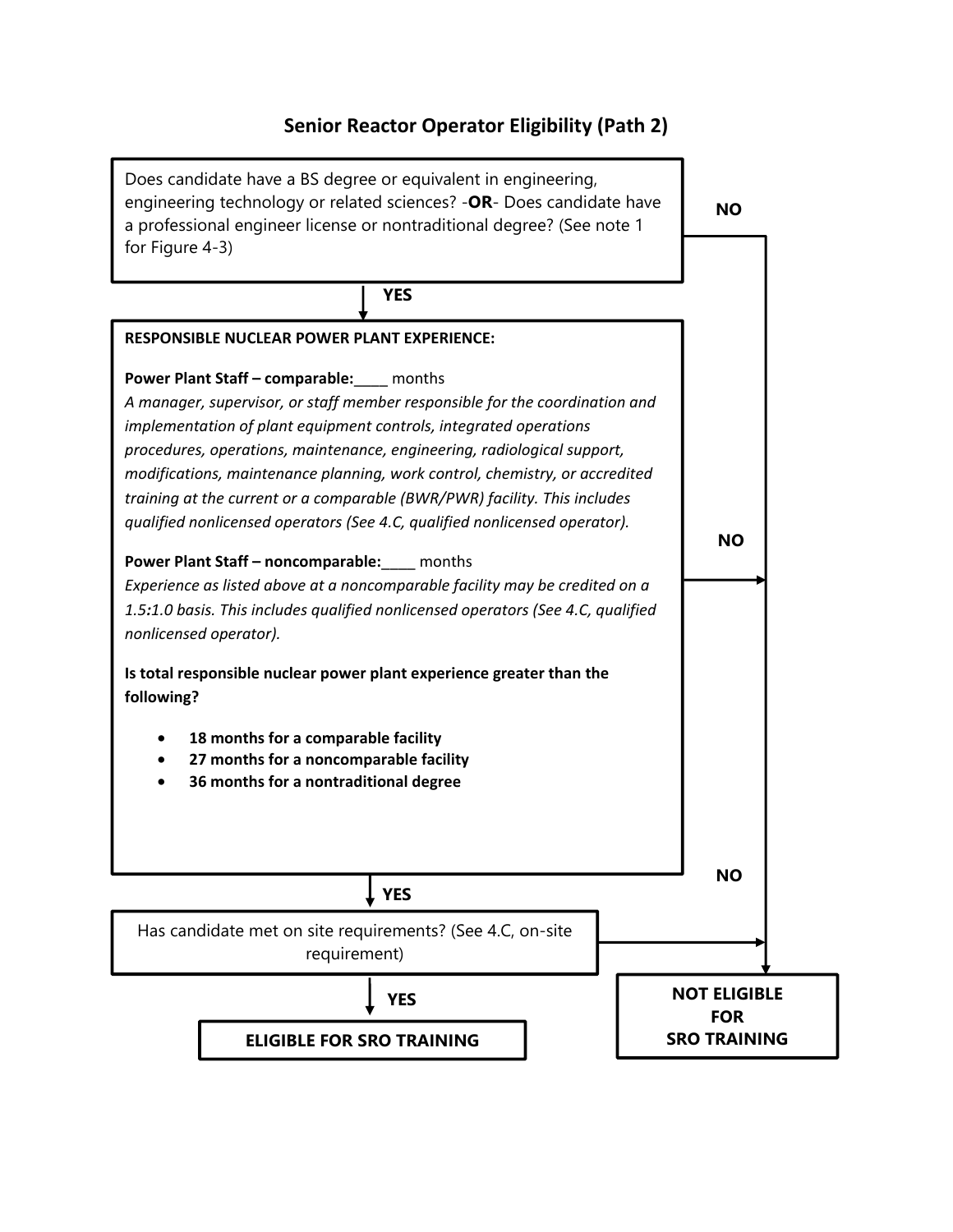# **Senior Reactor Operator Eligibility (Path 3)**

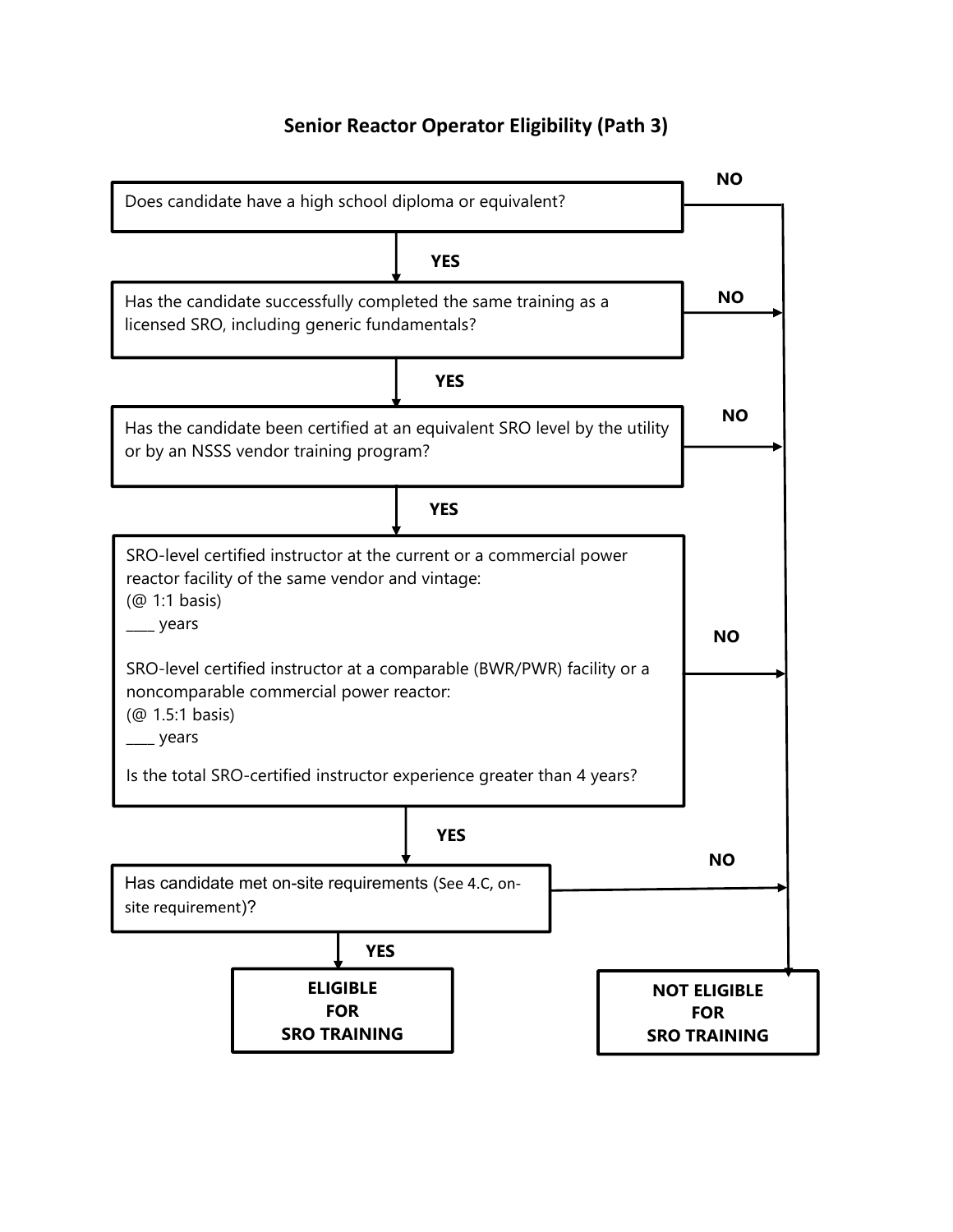## **Notes for Senior Reactor Operator Eligibility for Path 1 and 2**

The following notes and examples are intended to clarify Path 1 and 2 implementations.

- 1. Individuals with degrees other than a BS or equivalent in engineering, engineering technology or related sciences will not be eliminated from consideration automatically when other factors provide sufficient demonstration of their abilities. The selection of these individuals should consider that the candidate's level of engineering and technical knowledge will contribute to the safety of the nuclear power plant. These other factors are to be evaluated on a case-by-case basis and approved and documented. Other factors that could be considered include experience in leadership skills, command, and control, and use of technology. The employer may use the flow chart in path 2 for the educational requirements. Examples include individuals having medical, business, or security/law enforcement degrees. The applicable responsible nuclear power plant experience must still be satisfied for entry into the program.
- 2. For military personnel with the specified BS degree and requisite military nuclear experience (qualified in the military to manipulate control rods or supervise the manipulation of control rods), the flow chart in Path 1 would be used to determine direct SRO eligibility. If the candidate is not qualified in those positions in the military, the employer may use the flow chart in Path 2 with no credits for military time. The candidate would need 18 months in a power plant staff position or 18 months as a qualified nonlicensed operator to meet the responsible nuclear power plant experience eligibility requirements for SRO training.
- 3. A college graduate who has the specified Bachelor of Science (BS) degree, has no prior responsible nuclear power plant experience, and is hired upon graduation into a position covered under the definition of power plant staff would be eligible to enter SRO training after a minimum of 18-months responsible nuclear power plant experience and having met on-site requirements per Definition section.
- 4. An experienced power plant staff employee who has the specified BS degree, is hired from another utility with a similar reactor type (BWR/PWR), and has 18 or more months in a power plant staff position at the other utility would be eligible for SRO training after meeting on-site requirements per Definition section. This includes qualified nonlicensed operators.
- 5. An experienced power plant staff employee who has the specified BS degree, is hired from another utility, and has experience on a noncomparable (BWR/PWR) reactor type can receive responsible nuclear power plant experience credit on a 1.5-to-1.0 basis. This employee would need a minimum of 27 months in a power plant staff position at the other utility to meet 18 months of performing such duties before being eligible for SRO training and having met the onsite requirements per Definition section. This includes qualified nonlicensed operators.
- 6. If an employee completes the specified BS degree during his or her employment in a power plant staff or qualified nonlicensed operator position, experience in that position before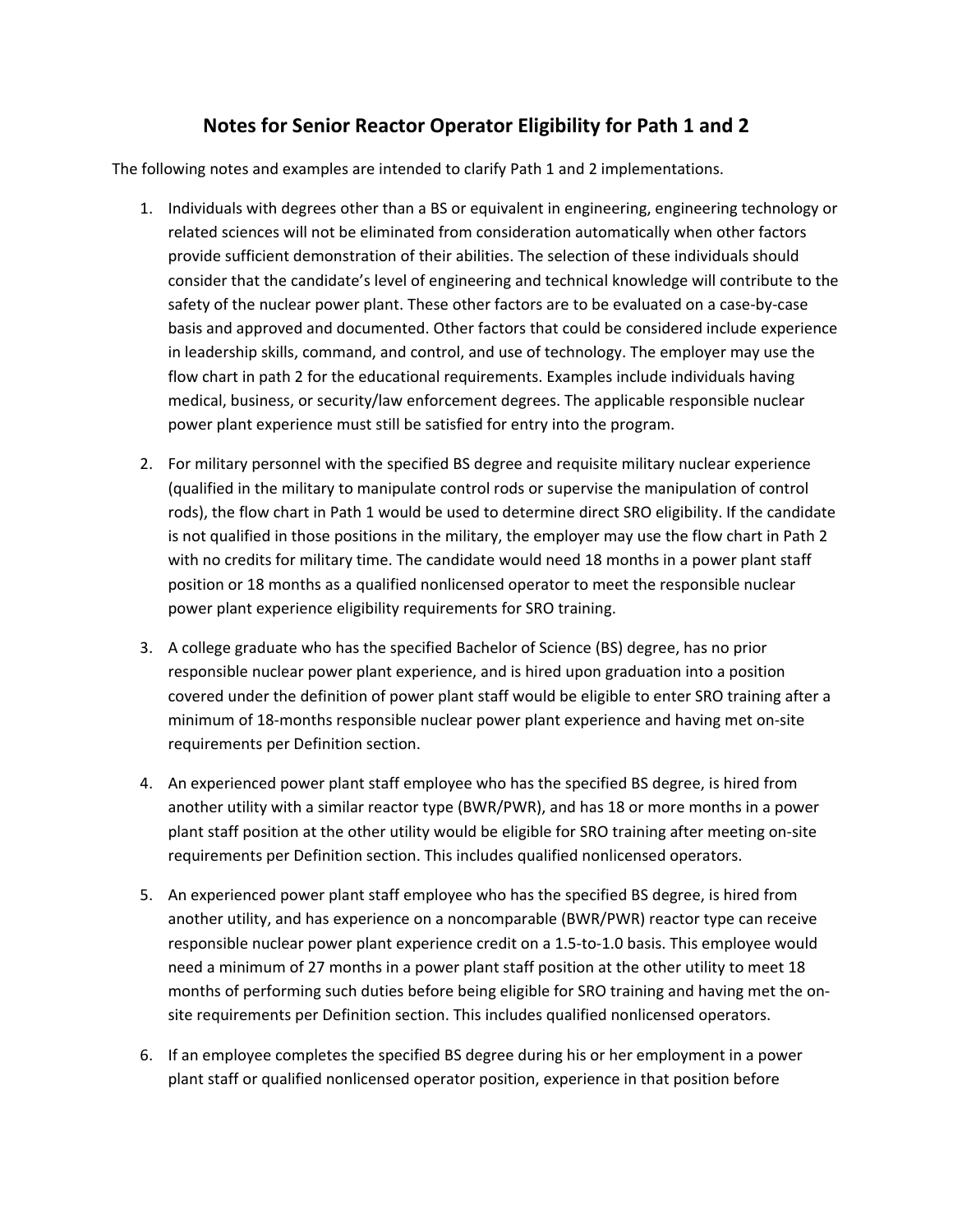obtaining the degree will count toward the 18 months of responsible nuclear power plant experience needed for SRO eligibility.

7. Corporate personnel whose job functions require routine coordination or implementation of station activities may meet the eligibility definition of power plant staff if the nature of their interface directly relates to the activities described in Section 4.C. Daily interaction is not required but should be sufficiently frequent to acquire an understanding of operational activities. Examples of such personnel may include — but are not limited to — reactor engineers, risk assessment engineers, design engineers, licensing and regulatory affairs staff, and corporate functional area managers and their staff.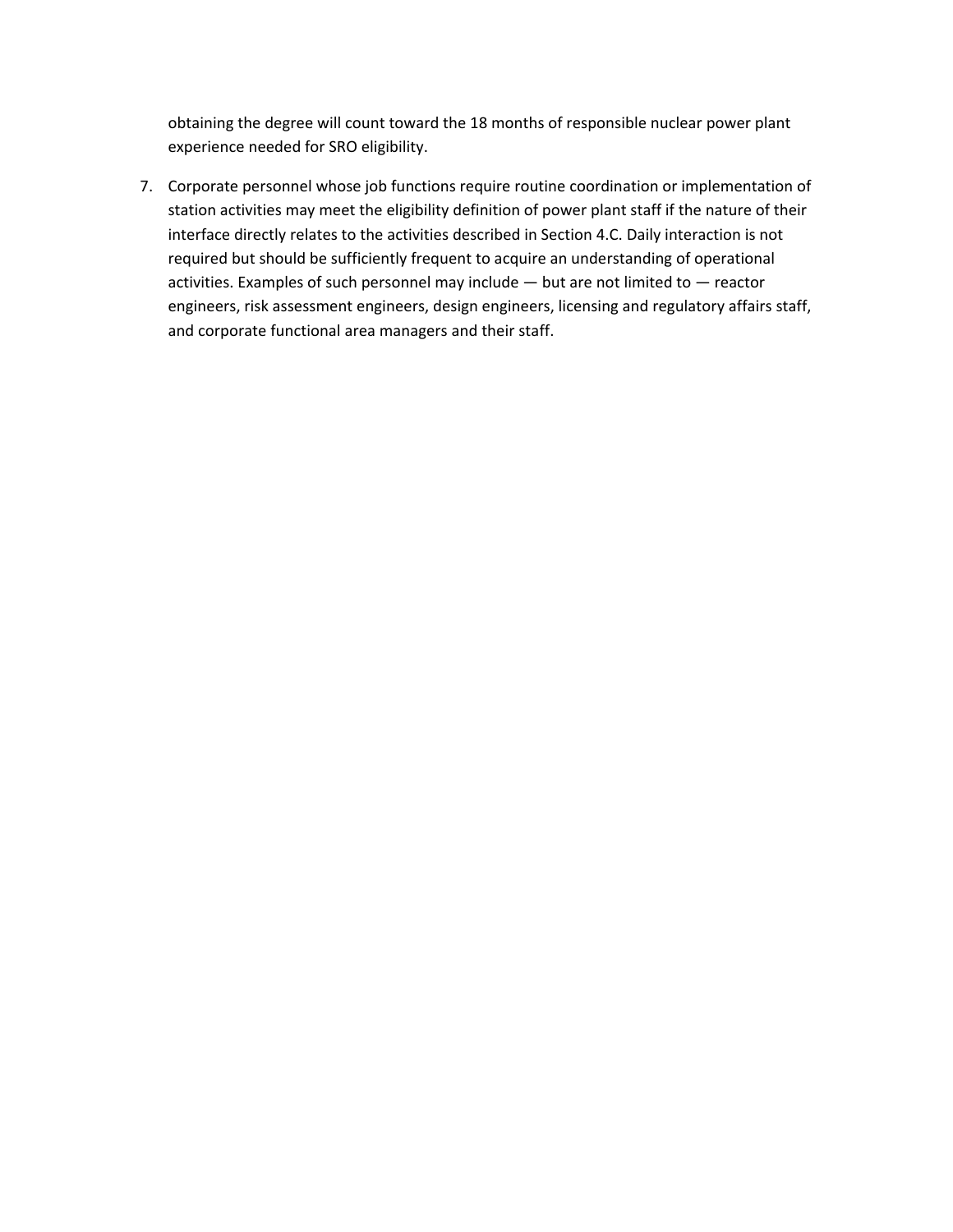## Definitions

## **Power Plant Experience**

This term, used in Figure 4-1, describes applicable work performed in fossil-fueled or nuclear-fueled electric power production plants during preoperational, startup testing or operational activities. Experience in petrochemical; similar process plants; or steam propulsion plant design, construction, technical support, operation, maintenance, or training instruction can be substituted for applicable power plant experience. Simply observing others performing work is not considered power plant experience. Time spent in classroom training cannot be counted toward power plant experience requirements. However, time spent in a structured, job-related development program, such as that described in Appendix A, may be considered power plant experience. Also, time spent performing jobbased training and qualification activities in the plant — such as under instruction watchstanding, onthe-job training, and task or watchstation qualification activities — can be applied toward power plant experience requirements. Time spent performing in-plant job-based training and qualification activities should be specifically documented if such time is used to meet power plant experience requirements.

### **Responsible Nuclear Power Plant Experience**

This term is used in Figure 4-3. Responsible nuclear power plant experience for an SRO is having actively performed as a licensed nuclear control room operator (RO), as a qualified nonlicensed operator (as defined below), or as power plant staff (defined below) involved in the activities (described below) at a commercial nuclear power plant facility. Time spent in classroom training cannot be counted toward responsible nuclear power plant experience requirements. However, time spent performing job-based training and qualification activities in the workplace, such as under instruction execution of power plant staff duties, preclass familiarization activities, on-the-job training, and task or power plant staff position qualification activities, can be applied toward responsible nuclear power plant experience requirements. Time spent performing workplace job-based training and qualification activities should be specifically documented if such time is used to meet responsible nuclear power plant experience requirements.

#### **Power Plant Staff**

This term refers to a manager, supervisor, or staff member — including corporate personnel responsible for the coordination and/or implementation of any of the following:

- plant equipment controls
- integrated operations procedures
- operations
- maintenance
- engineering
- radiological support
- modifications
- maintenance planning
- work control
- chemistry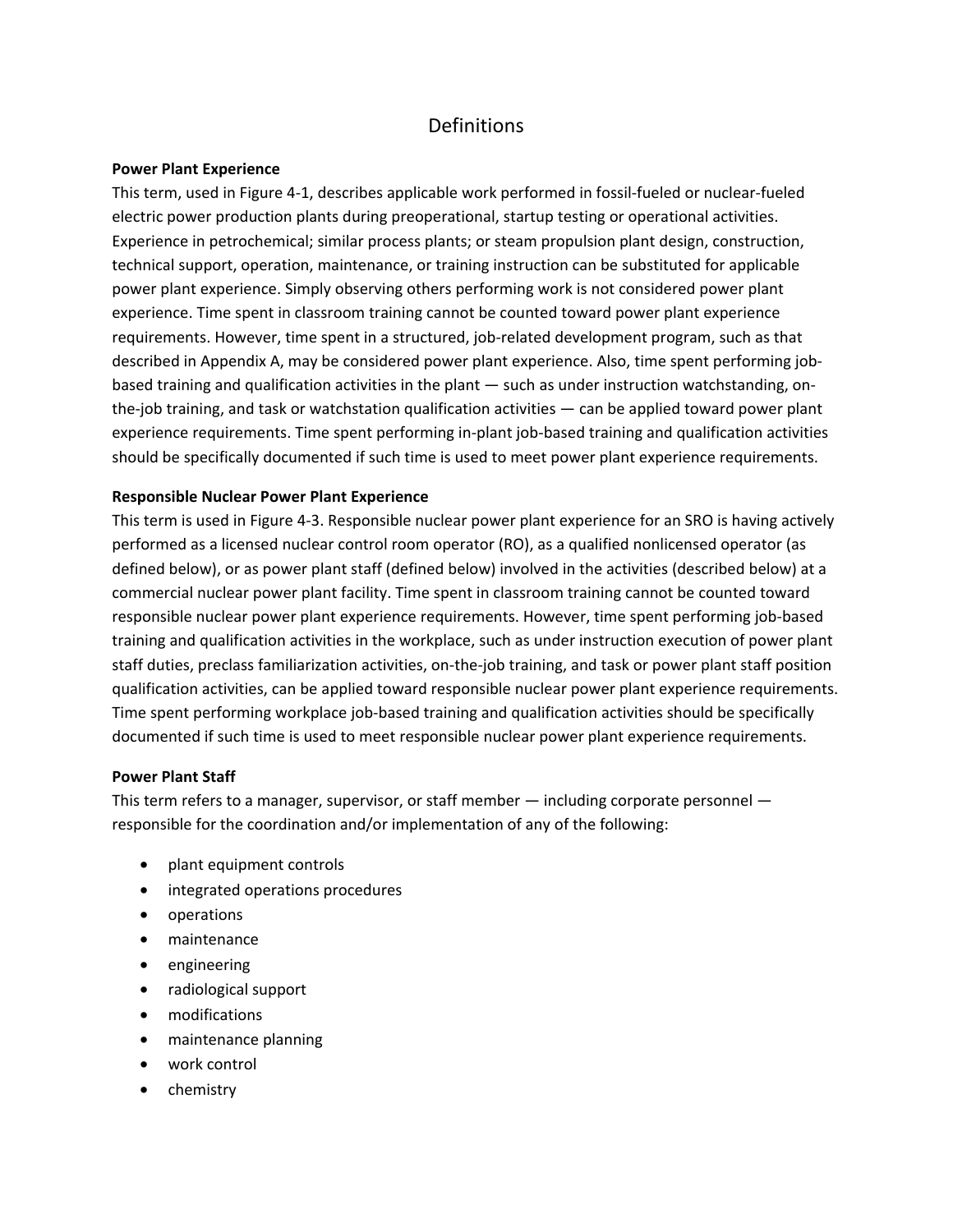- accredited training
- licensing/regulatory affairs

### **Related Sciences**

This term is used in Figure 4-3 to identify those degrees that are beyond engineering or engineering sciences and that have an appropriate amount of engineering, mathematics, chemistry and/or physics study. A curriculum review should determine an acceptable amount of mathematics and science course work required for license class level of understanding as determined by the utility personnel's use of a systematic analysis. Credit may also be given for prelicense class work in mathematics and science topics necessary to be successful in obtaining a license. The selection of these individuals should consider that the candidate's level of engineering and technical knowledge will contribute to the safety of the nuclear power plant. A selection board comprised of leaders from the Training and Operations departments and chaired by the site vice president (or equivalent) should make these determinations. Documentation of such reviews, precourse work and other actions to declare academic eligibility should be maintained as part of candidate records.

## **Total Military Nuclear Experience**

The start date for calculating total military nuclear experience is the date on which military nuclearpower-plant-related initial training is completed. For United States Navy personnel, this is the date on which the candidate graduates from nuclear power school prototype training. For other military personnel, similar dates for candidate training completion are used for calculation. End dates are calculated using military discharge dates or dates on which the candidate no longer holds the applicable military nuclear qualifications.

## **Qualified Nonlicensed Operator**

This term describes an operator qualified for all power block and safety systems operation. Time as a qualified nonlicensed operator counts from the day the last such power block or safety system operation watchstation qualification is attained. Examples of qualified nonlicensed operators are as follows:

- pressurized water reactor (PWR): qualified in auxiliary and turbine building watchstations and any outside or other watchstation, such as emergency diesel generators and safety-related cooling water pumps, in which safety systems are monitored
- boiling water reactor (BWR): qualified in reactor and turbine building watchstations and any outside or other watchstation, such as emergency diesel generators and safety-related cooling water pumps, in which safety systems are monitored
- qualifications solely in watchstations in which limited, or no safety-related systems are located does not meet this definition for the purposes of licensed candidate eligibility

#### **Comparable (BWR/PWR) Facility**

This term describes a commercial power reactor of either BWR or PWR design, regardless of vendor or vintage within that reactor design type.